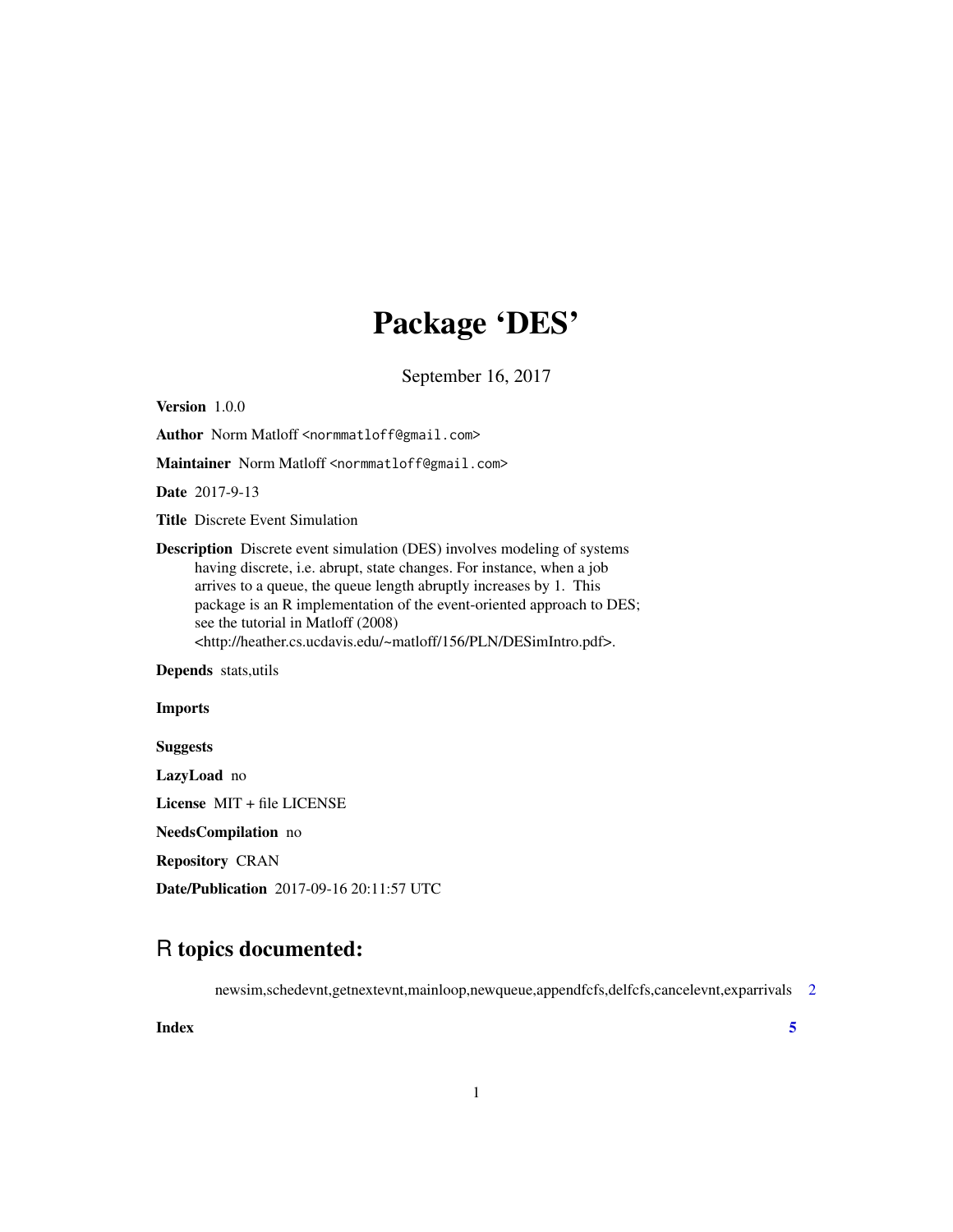<span id="page-1-0"></span>newsim,schedevnt,getnextevnt,mainloop,newqueue,appendfcfs,delfcfs,cancelevnt,exparrivals *Discrete-event simulation routines.*

### Description

Main simulation routines.

### Usage

```
newsim(timelim,maxesize,appcols=NULL,aevntset = FALSE,dbg=FALSE)
schedevnt(simlist,evnttime,evnttype,appdata=NULL)
getnextevnt(simlist)
mainloop(simlist)
newqueue(simlist)
appendfcfs(queue,jobtoqueue)
delfcfs(queue)
cancelevnt(rownum,simlist)
exparrivals(simlist,meaninterarr,batchsize = 10000)
```
### Arguments

| appcols      | Names of columns in the event set for application-specific data.                                                                                                                      |
|--------------|---------------------------------------------------------------------------------------------------------------------------------------------------------------------------------------|
| aevntset     | If TRUE, exparrivals will be used for arrivals and an arrivals event set will be<br>maintained.                                                                                       |
| dbg          | If TRUE, use debug mode, action pausing for each new event occurrence.                                                                                                                |
| simlist      | An R environment containing the simulation, produced by newsim.                                                                                                                       |
| evnttime     | Occurrence time for an event.                                                                                                                                                         |
| evnttype     | Event type.                                                                                                                                                                           |
| appdata      | Application-specific data.                                                                                                                                                            |
| timelim      | Time limit for simulation.                                                                                                                                                            |
| maxesize     | Maximum number of rows needed in the event set matrix, excluding separate<br>arrival event rows in the case aevntset $=$ TRUE. (The matrix can be expanded<br>dynamically if needed.) |
| queue        | A queue. Must be in a simlist environment.                                                                                                                                            |
| jobtoqueue   | Job to be placed in a queue.                                                                                                                                                          |
| rownum       | Number of the row to be deleted from the event set.                                                                                                                                   |
| meaninterarr | Mean time between arrivals.                                                                                                                                                           |
| batchsize    | Number of arrivals to generate in one call to rexp.                                                                                                                                   |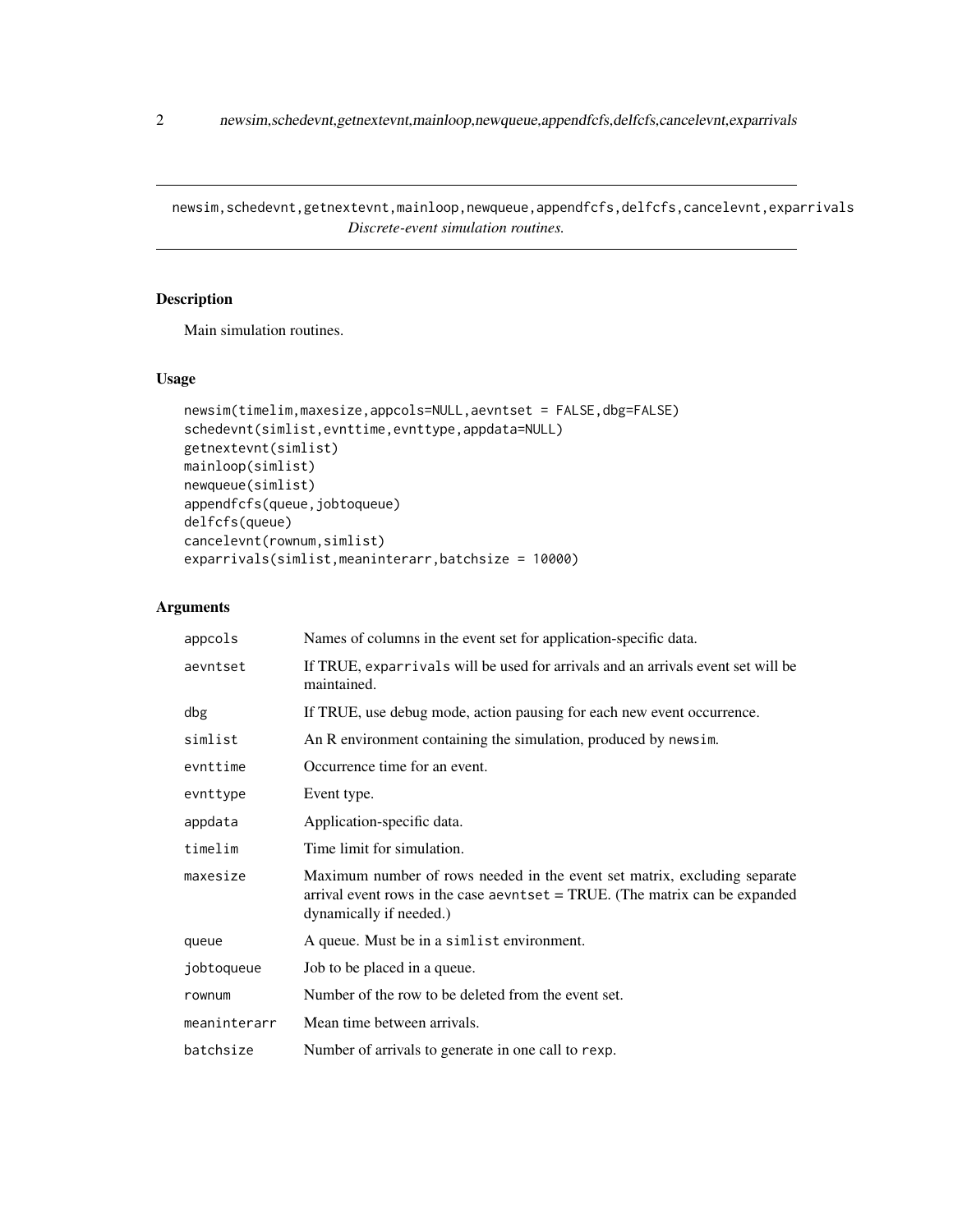### Details

Discrete event simulation, using the event-oriented approach.

Here is an overview of the functions:

- newsim: Creates an R environment, containing the event list, current simulated time and so on, including any application-specific data.
- cancelevnt: Removes an event from the event set Useful for instance for simulating timeout situations. Removal is done via setting the event time to double timelim.
- schedevnt: Creates a new event, and then enters it into the event set matrix.
- getnextevnt: Removes and returns the earliest event from the event set. Removal is done via setting the event time to double timelim.
- mainloop: Called by the application to start the simulation and run until the simulated time exceeds the user-specified time limit. At each iteration, calls getnextevnt and invokes the application-specific reaction function for the occurred event. If dbg is set, then at each iteration the function will enter R browser mode, printing out the current event and simulated time, and giving the user an opportunity to "take a look around."
- newqueue: Create a new work queue, an R environment. The main component, m, is a matrix representing the queue, with number of columns being application-dependent. The user might add other components, e.g. running totals.
- appendfcfs: Appends a job to a First Come, First Served queue. The job is represented by a vector to be added as a row in the queue matrix.
- delfcfs: Deletes and returns the head of an FCFS queue.

### Reaction Functions

These are user-defined. The DES function mainloop will make the call

```
simlist$reactevent(head, simlist)
```
where the user has initially set simlist\$reactevent to his/her application-specific code. Here head is the event just now removed from the head of the event set, and simlist is the event set Let's call this function the "event handler," but note that within it there are if/else cases, one for each event type.

The For example, consider simulation of a single-server queue. When a job arrives, the arrivals section of the event handler will run (coded by the event type, again user-defined). It will record the arrival, update any application-specific totals, and see if service can be started for this job. If so, the code will schedule an event for completion of the service; if not, the code will add the job to the queue.

### Outline of Typical Application Code

```
mysim \leq newsim() # create the simlist
set reactevent in mysim
set application-specific variables in mysim, if any
set the first event(s) in mysim$evnts
mainloop(mysim,mysimtimelim)
print results
```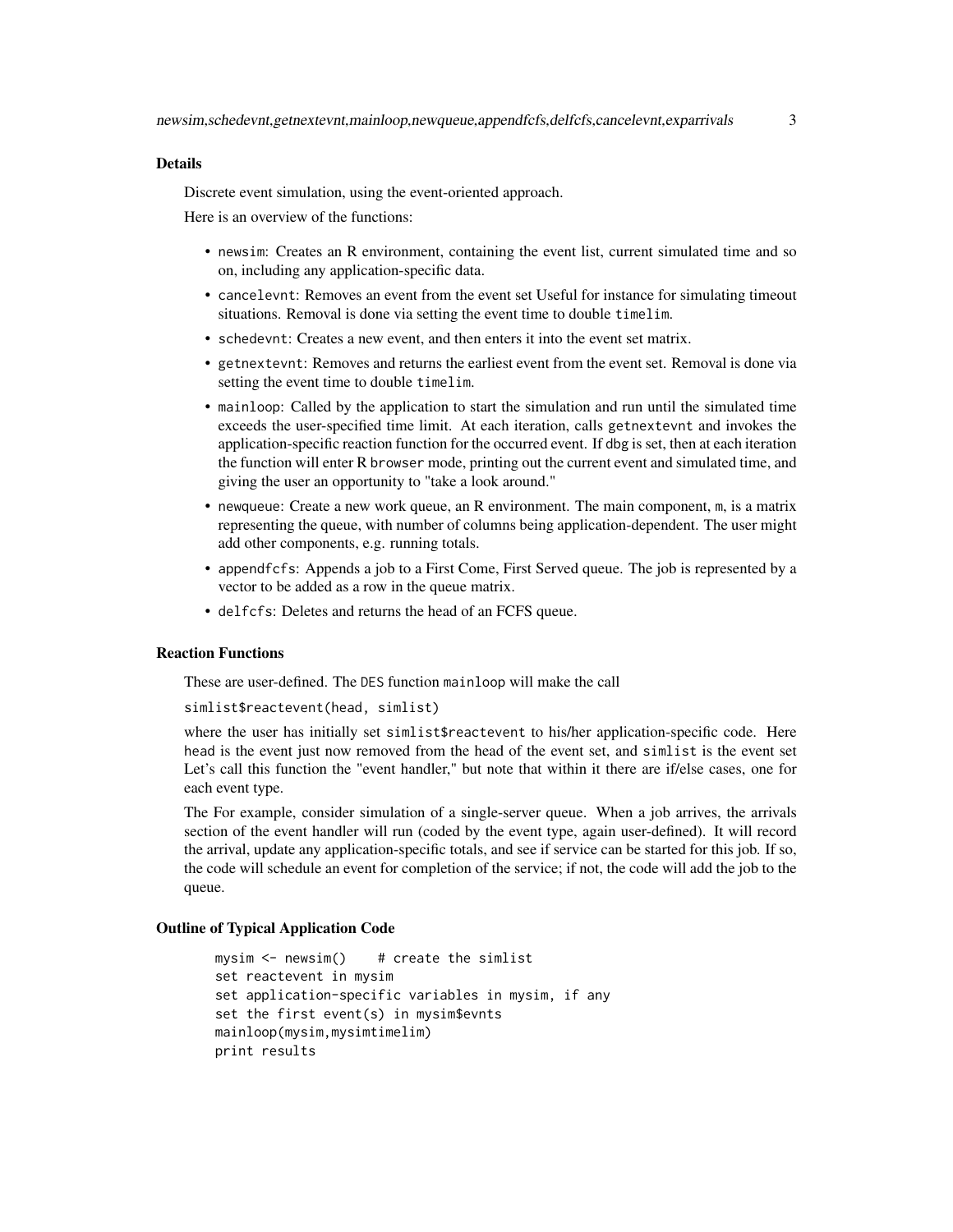4 newsim,schedevnt,getnextevnt,mainloop,newqueue,appendfcfs,delfcfs,cancelevnt,exparrivals

### Author(s)

Norm Matloff

### Examples

```
# from MachRep.R in examples/
```

```
# create a sim list that will run for 100000 simulated time, with 3
# rows allocated for the event set, and application-specific columns
# named 'startqtime' and 'startuptime'
simlist <- newsim(100000,3,appcols=c('startqtime','startuptime'))
# create a queue
simlist$queue <- newqueue(simlist)
```